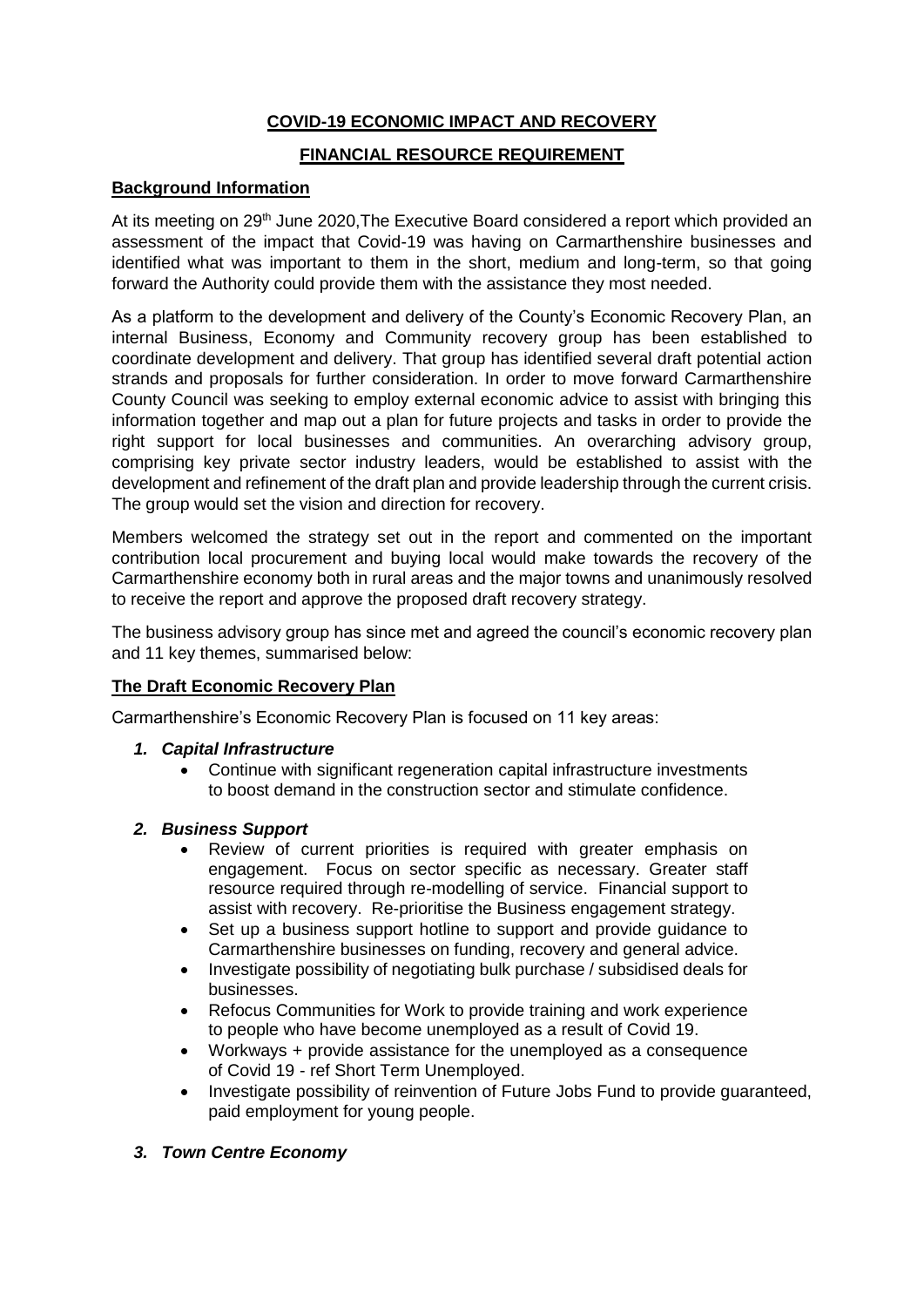- Reviewing and refocusing primary town centre regeneration master and recovery plans.
- Develop safe town centre environment plans.
- Supporting BIDs in Carmarthen & Llanelli (3-year cash contribution mirroring levy take to enable BID groups to assist with delivery of town centre recovery initiatives).
- Review current parking initiatives/provisions throughout the County.
- Acquisition of empty retail premises to revive economic buoyancy/footfall through innovation.
- Consider county-wide development order for town centres.
- Put in place arrangements for resumption of trading at our indoor and outdoor Markets – ensuring compliance with regulations and staff and shopper safety.

## *4. Procurement*

- Explore if we can increase the value and volume of procurement from locally based SME's, compliantly within the Procurement Regulations.
- Investigate possibility of sub £25k (3 quotes) through an update of our Council's Contract Procedure Rules to stipulate of the 3 quotes sought one should be from a supplier within the County.
- Opportunity to strengthen our Community Benefits approach.

# *5. Planning*

- Consider relaxation of the emerging LDP for the creation of additional employment areas particularly for B2 uses and small business startups. Consider also any interim options.
- Consider the emerging LDP in terms of home working and the concept of live / work. Consider also any interim options.
- Consider feasibility of reallocating S.106 monies where possible to economic development activity.
- Consider whether there should, or could be, a prioritisation approach for applications that will generate job opportunities/economic benefits.
- Review and simplify planning support for key economic development applications (small and large).

## *6. Rural Economy*

- Review and prioritise Council's Moving Rural Carmarthenshire Forward recommendations and projects.
- Foundational Economy Fund develop a local food strategy.
- Review 10 town growth plans.
- Investigate feasibility of developing co-operation led milk processing facilities within Carmarthenshire.
- Review Arfor rural business support.

## *7. Communities*

- Support local communities to become more self-resilient with sustainable local supply chains.
- Review the Authorities poverty support measures and priorities.
- Third sector support.
- Deliver community led projects Leader.
- Reprioritise and grow grant funding to Covid-19 community resilience projects.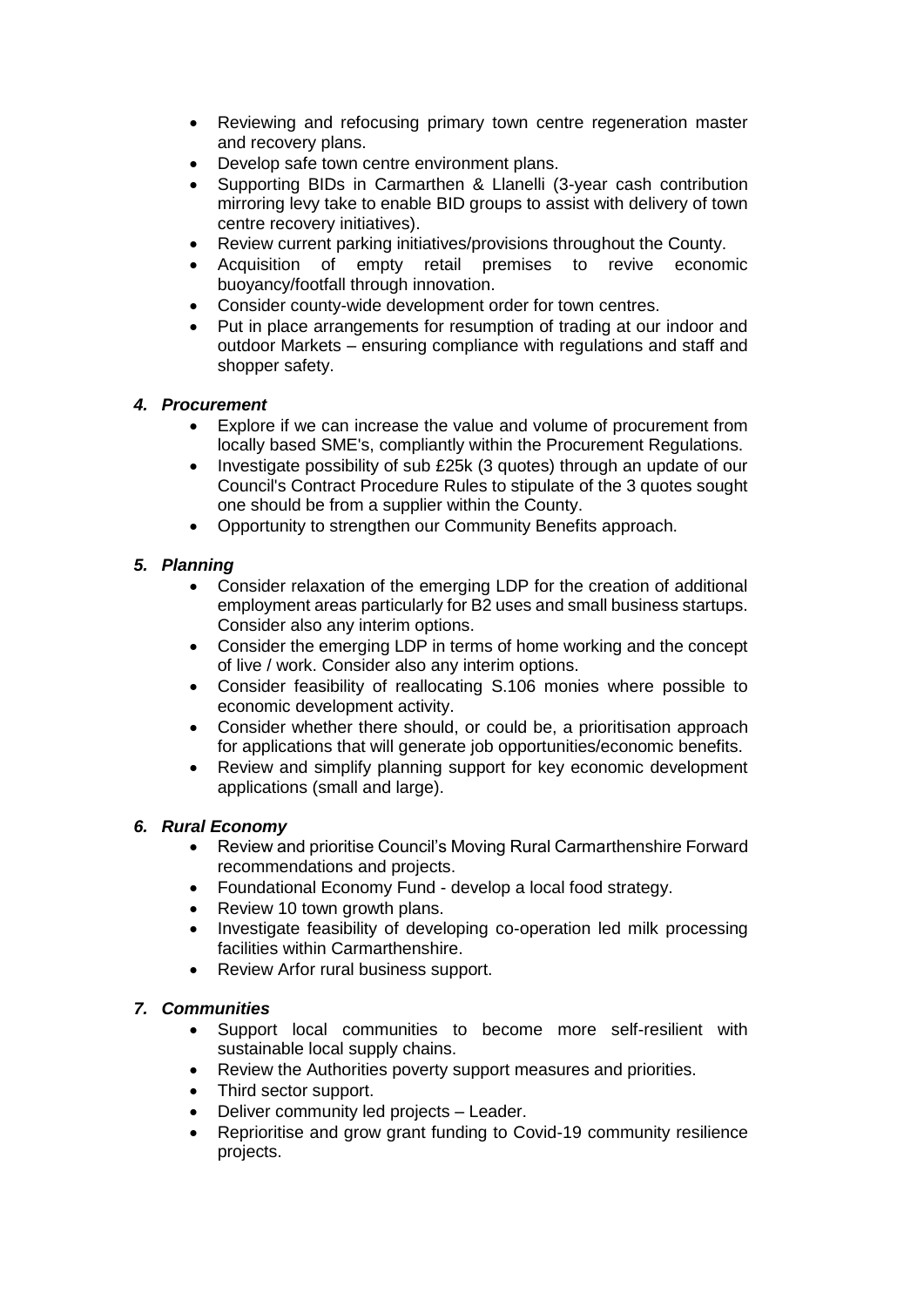## *8. Digital Connectivity*

- Deliver Digital infrastructure regional City Deal project being led by the Council.
- Deliver LEADER funded project to support digital infrastructure in rural areas of Carmarthenshire.

## *9. Skills*

- Skills and Talent Swansea Bay City Deal project identify new ways of working and the new skills and technology required in order to deliver this across the region.
- Develop local skills action plan.

### *10. Tourism & Events*

- Review current Marketing Destination plans. Ail-ddarganfod Sir Gar / Re-discover Carmarthenshire – assist promotion and marketing of local businesses.
- Road Cycling Marketing Campaign Work with accommodation providers as to what ride and stay packages can be offered and when
- Cultural Heritage Campaign Celtic Routes opportunity to continue this project with a further £1million budget into 2021 will deliver tangible visitors to Carmarthenshire.
- Maximising Signature & Major Events Major events such as the Tour of Britain can contribute £750k economic impact over a weekend, and a smaller event like Llandovery Grit Fest £50k.

## *11. Land and assets*

- Review accommodation programme considering changing working practice and agile working.
- Reprofile capital receipts and potentially target certain sectors.
- Focus in the short term on invest to save refit scheme, WG funded project.
- Review land availability and reprofile as necessary to ensure that best use of council owned land is being made to support the local economy.
- Development of incubator/commercial accommodation and medium sized food based and production units.

### **Financial Implications**

The report referred to above, and approved by Executive Board, identified that there would be a need for some financial resource to be made available to support some activities and initiatives to respond to the identified challenges. The financial support that has been identified as being required to support the Council's recovery proposals is summarised below:

 **Capital Projects** - TRI Year 4 - **£1.2m** CCC match to draw down £2.5m WG funding 21/22.

The Targeted Regeneration Investment Programme Has been focused on Llanelli and Ammanford. There is an opportunity now, following discussions with WG, for this future funding to be made available county wide. The main objective of the funding is to bring vacant commercial space back into use. The year 4 request 2021/22 for funding will allow strategic direct delivery of projects throughout the County, levering in significant WG funding.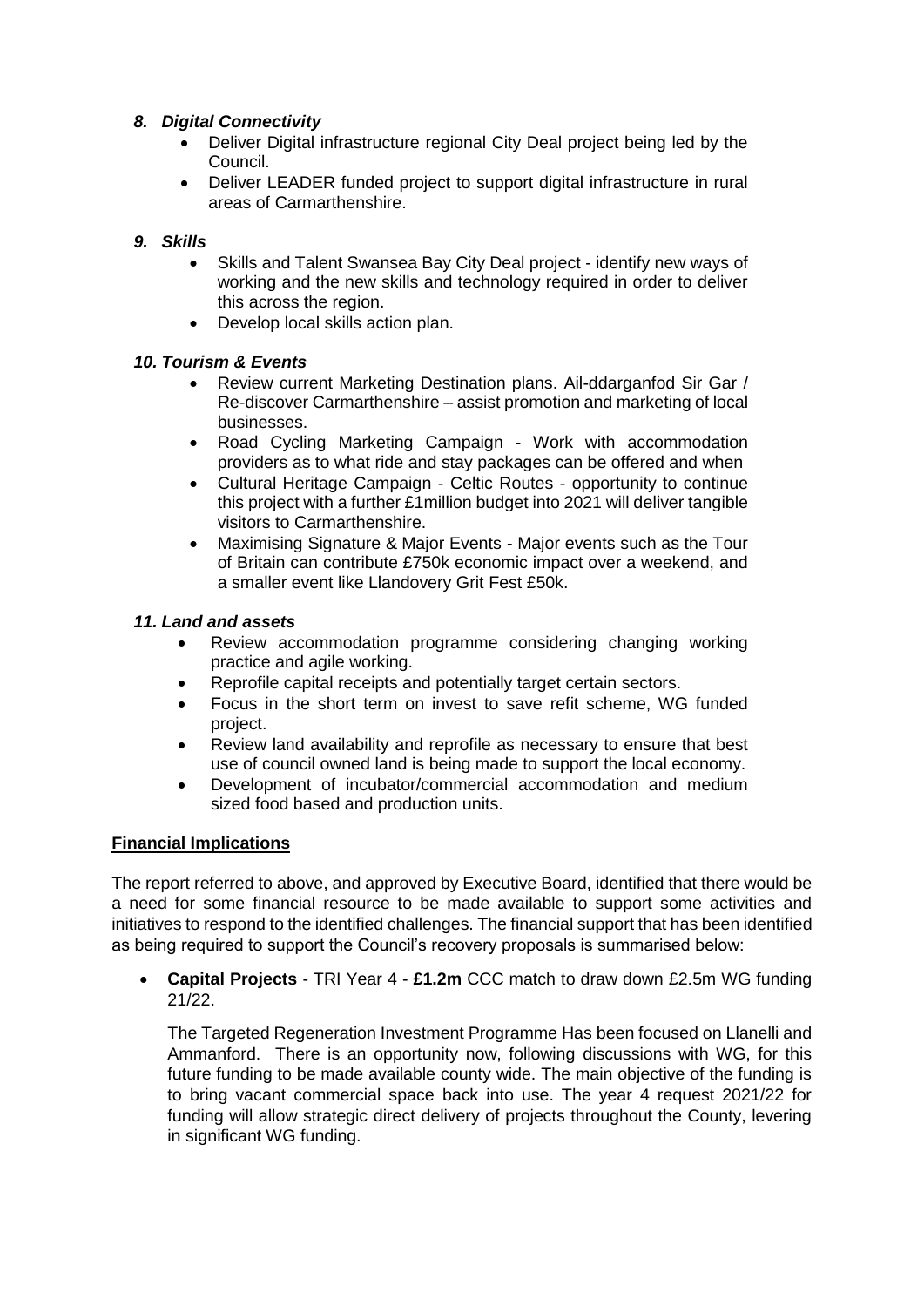### **Commercial Property Development Fund** - **£1m**

The Commercial Property Development Fund provides financial assistance for developers and owner occupiers for the construction, expansion or refurbishment of buildings for industrial / commercial use with the primary aim of creating capacity for employment in Carmarthenshire by funding the financial gap between the construction costs and the completed market value of the property. This scheme is key to raising confidence with developers in the region and to stimulate economic activity. This scheme will support the local supply chain and provide necessary employment space for future business growth. The scheme will support the local economy in terms of quantity and quality of jobs accommodated/jobs created, the area of floor space created, the amount of land developed, the number of SME's accommodated, the impact of the development on the Welsh Language & the number of enterprises adopting or improving equality strategies & monitoring systems.

A number of enquiries have been received in recent months and placed onto a waiting list, this demonstrates the need for additional funding (as does the intelligence gathered to support the Council's recovery plan) in order to help stimulate growth and support the economy. The fund offers developers up to a maximum of 45% of eligible costs meaning that at least £1.22m private sector funding will be secured from this intervention.

### **Ten Towns Growth Plan Capital Project fund – £1m**

The Authority has secured funding to develop bespoke economic growth plans to support Llanybydder, St Clears, Laugharne, Whitland and Newcastle Emlyn, Llandovery, Cwmaman and Llandeilo. Additional funding has been secured to deliver growth plans in the remaining two towns, namely Cross Hands and Kidwelly. To assist the area based growth plan teams to develop innovative solutions to meet both their immediate needs and future growth ambitions, a fund of £10k per town seed funding will be made available via the RDP Leader Programme to take these ideas forward (£100k total). Applications will be sought from the Town Council and/or Chamber in the respective areas. This fund will be made available during the Autumn.

In addition, Growth Plan Capital Project Funding of £100k per market town is required and will be key to allow project ideas identified and enable locally based solutions to be developed to meet both their immediate recovery and longer-term growth needs. It will also assist with drawing down of delivery of external funding, potential match available via WG.

### **Business Recovery Fund** - **£500,000 (450k to be reallocated from**

There is an identified need for business support to be made available for new and existing businesses in the form of grant aid to safeguard and create jobs within Carmarthenshire. A budget of £500,000 is identified (this could in the main be made available from remaining budget of circa £450k from the CCC non council tenant rent relief fund). It is proposed that a maximum of  $£1,000$  per job be offered per job safeguarded and a maximum of £5,000 per job created up to a maximum of £10,000 per business on a 50% grant intervention rate. As such at least £500,000 private sector match funding would be levered through this programme.

### **Business Support Fund - £200,000**

The recovery report identifies that businesses foresee that they will experience skills challenges as a result of the pandemic, with the majority stating that these skills deficits